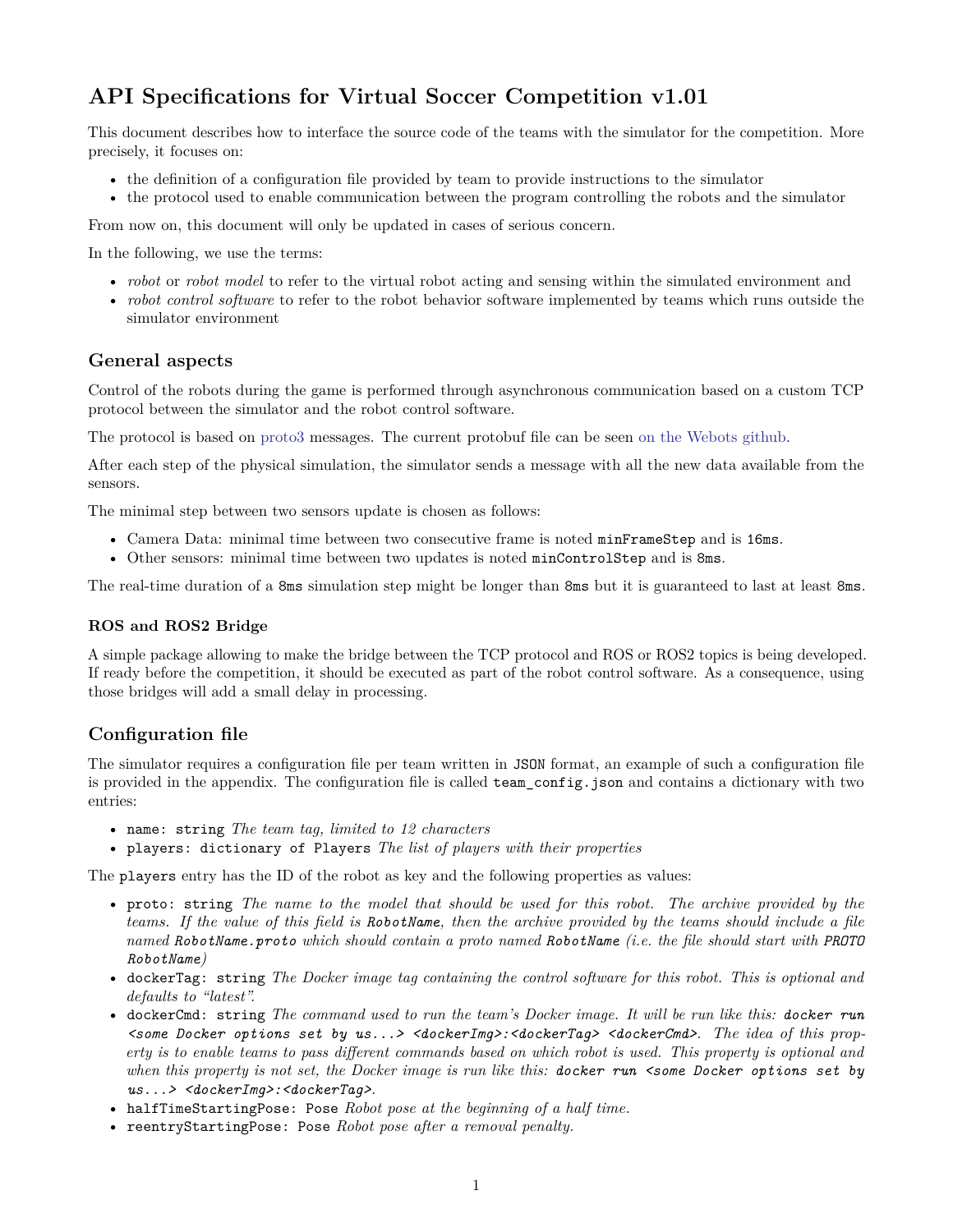• shootoutStartingPose: Pose *Robot pose at penalty shootouts.*

A team can choose to start the game with less robots than the maximum allowed in their league by providing less entries to the players dictionary. However this cannot be changed during the game. For example, if a team decides to play with only 1 robot and this robot receives a red card, it has to finish the game with no robots on the field. A team playing with n robots must use robot number 1 to n.

The Pose objects define the transform used to place a robot, see [documentation:](https://cyberbotics.com/doc/reference/transform)

- translation: float[3] *The [x,y,z] coordinate at which the robot has to be spawned.*
- rotation: float[4] *[rx,ry,rz,angle] with [rx,ry,rz] a normalized vector and angle the the rotation angle in radians.*

**–** NOTE: while the definition allows to use any rotation axis, only rotations along the z-axis are supported by the AutoReferee (e.g. 0 0 1 3.14).

Pose is defined in the following referential:

- Origin is the center of the field at ground level
- X axis points toward the center of the opponent's goal
- Z axis points toward the sky, orthogonal to the ground

The reentryStartingPose should be specified with a negative value for y and the robot facing the penalty mark entirely outside of the field. Alternative poses will automatically be adjusted using a mirror symmetry along the XZ plane or offsets along x axis.

Teams are requested to make sure that their initial position is compatible with the rules, otherwise they will risk to commit repeatedly the following offence: *entering the field without the referee's permission* which leads to a red card in case it is repeated twice.

## **Protocol**

#### **Opening the connection to the simulator**

To start the communication with the simulator, the robot control software will have to connect on the address defined with the environment variable ROBOCUP\_SIMULATOR\_ADDR (e.g. 192.168.1.100:10001). The port defaults to:

- 10000 + ROBOT\_ID for red team
- 10020 + ROBOT\_ID for blue team

A time interval up to 1 minute and 30 seconds can elapse between the start of the *robot control software* and the connection is accepted.

The simulator is informed of the IP address of each robot. Therefore, any connection attempts on another robots is denied. Moreover, all connection attempts are logged during the game. In case systematic attempts are logged to connect to a robot from another team, the team performing the illegal connects will be sanctioned.

When connecting to the simulator, the robot control software will receive a message of size 8 containing the following string:

- Welcome: if the connection was accepted by the simulator.
- Refused: if the connection was denied.

In both cases, the message is ended by a null character  $\setminus 0$ .

In case a robot is disconnected during the game, it is allowed to reconnect on the same port.

#### **Closing communication**

In case a client is not responding anymore or is not treating messages quickly enough, which leads to filling a communication queue on the simulator, the simulator interrupts the connection with the client in order to maintain the quality of service for other clients and keep the simulation at a reasonable speed. Such an interruption is noted in the logs of the simulator.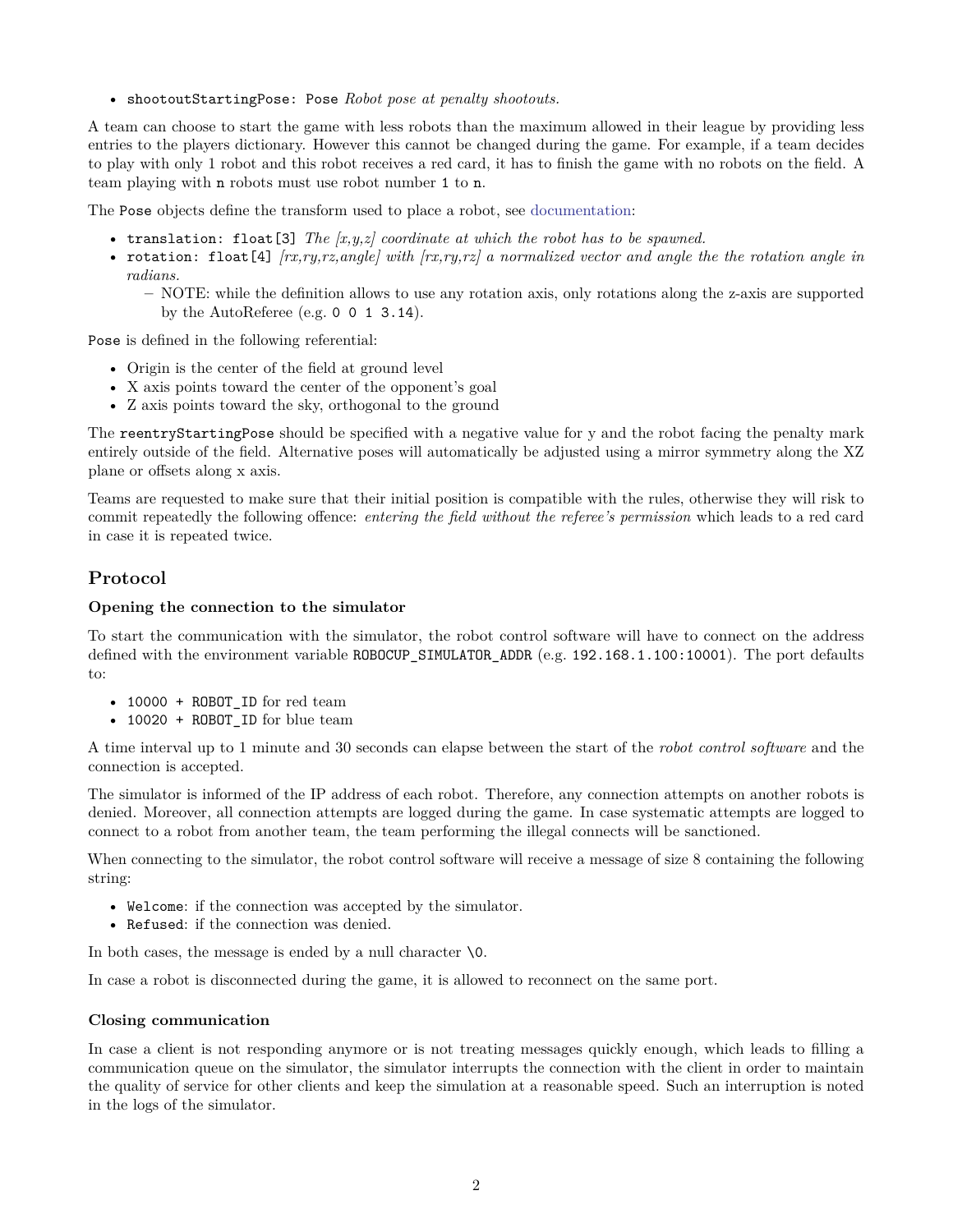The connection is automatically closed at the end of the game and the robot control software is informed of the current state of the game by the GameController messages.

#### **Sensor messages**

The robot control software will receive regularly SensorMeasurements messages from the simulator. Since the duration of a simulation step is variable, the robot control software needs to be able to handle at least 15 seconds without receiving messages from the Simulator.

The SensorMeasurements messages contain the following information:

- time : double *timestamp at which the measurements were performed in [s]*
- message : Message[]
	- **–** message\_type: MessageType *Error or Warning*
	- **–** text: string *textual description*
- accelerometer : AccelerometerMeasurement[]
	- **–** name : string
	- **–** value : double[3] *[m/sˆ2], x-axis, y-axis, z-axis*
- bumper : BumperMeasurement []
	- **–** name : string
	- **–** value : boolean
- camera : CameraMeasurement []
	- **–** name : string
	- **–** width : int
	- **–** height : int
	- **–** quality : int *UNUSED: only raw images are supported this year. -1 = raw image, 100 = no compression, 0 = high compression.*
	- **–** image : char[] *Raw BGR data if quality<0, otherwise JPEG encoded data*
- force: ForceMeasurement []
	- **–** name : string
	- **–** value : double *[N]*
- force3d : Force3DMeasurement []
	- **–** name : string
	- **–** value : double[3] *[N], x-axis, y-axis, z-axis*
- gyro : GyroMeasurement[]
	- **–** name : string
	- **–** value : double[3] *[rad/s], x-axis, y-axis, z-axis*
- position\_sensor : PositionSensorMeasurement[]
	- **–** name : string
	- **–** value : double *[rad] or [m]*

All the messages sent by the simulator are prefixed with the size of the message that follows. This size is stored on 4 bytes and can be read using ntohl(uint32\_t).

Each team is limited to 350 MB/s. The bandwith is equally distributed between the N robots defined in the configuration file of the team. Hence, each robot control software has an individual bandwidth of 350/N MB/s. In case a robot exceeds its budget (on a 1 second based history), packets will be discarded.

#### **Acting messages**

Each robot is allowed to send a single message at each simulation step with a list of commands of the following types:

- motor positions : MotorPosition[]
	- **–** name : string
	- **–** position : double *[m] or [rad]*
- motor velocity : MotorVelocity[]
	- **–** name : string
	- **–** velocity : double *[m/s] or [rad/s]*
- motor\_force : MotorForce[]
	- **–** name : string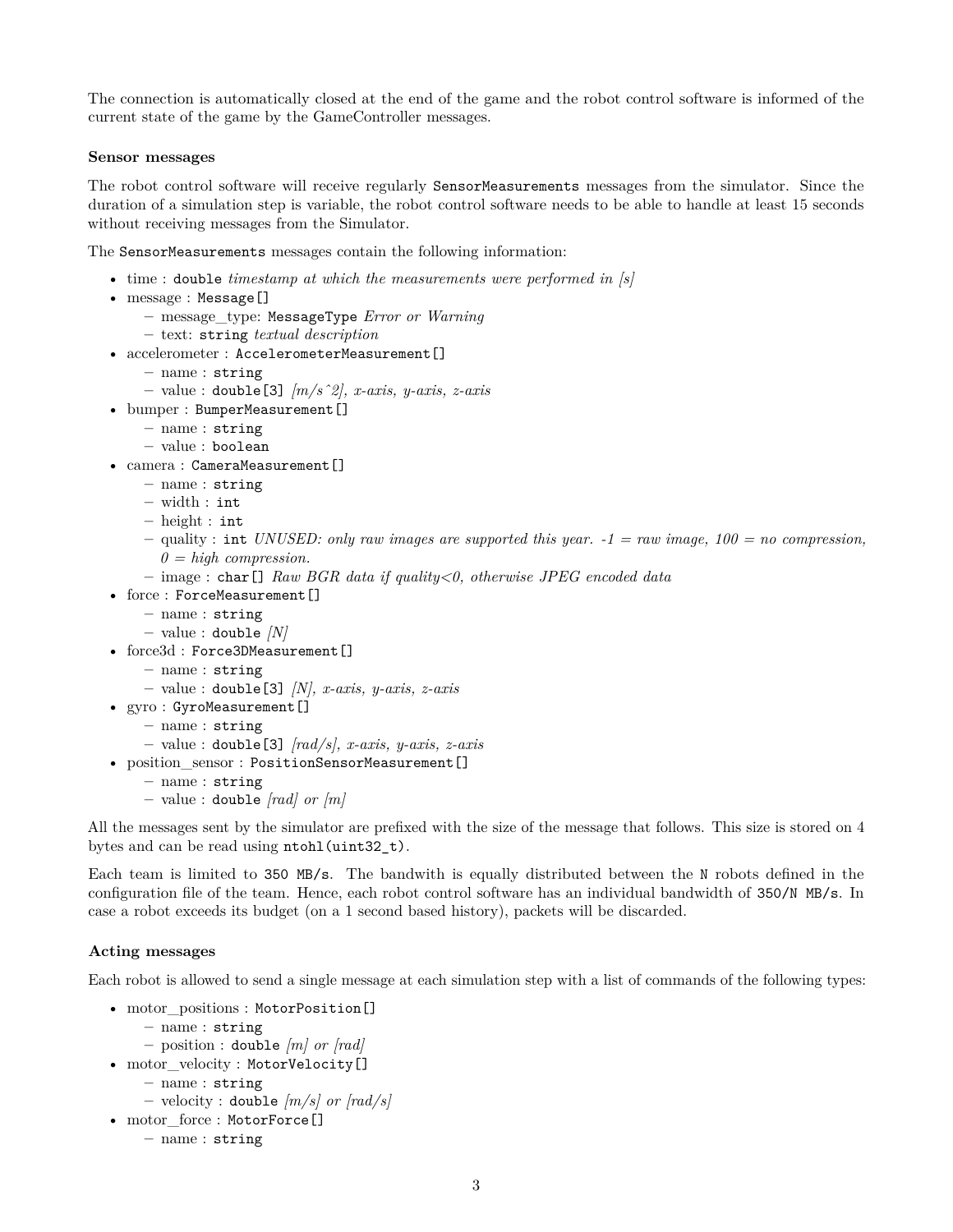**–** force : double *[N]*

- motor\_torque : MotorTorque[]
	- **–** name : string
	- **–** torque : double *[N.m]*
- motor\_pid : MotorPID[] *see [documentation](https://cyberbotics.com/doc/reference/motor)*
	- **–** name : string
		- **–** PID : double[3] *[P,I,D] controller values*
- sensor time step : SensorTimeStep[]
	- **–** name : string
	- **–** timeStep : int *Time between two measurements in [ms], disable sensor if 0*
	- **–** If request is lower than the minimal timestep for the sensor (but not 0), minimal timestep will be used.
	- **–** The requested timeStep should always be a multiple of minControlStep.
	- **–** NOTE: with respect to Camera sensors:
		- ∗ The resolution of camera can't be changed dynamically, however, it is possible to enable or disable cameras at the same position during the game to change between a fixed number of resolutions. Cameras positioned at the same location and orientation with the same field of view are not treated as separate cameras according to the laws of the game.
- camera\_quality : CameraQuality[] *UNUSED: only raw images are supported this year.*
	- **–** name : string
	- $–$  quality : int *-1* = *raw images,*  $100 = no$  compression,  $0 = high$  compression.
- camera\_exposure : CameraExposure[]
	- **–** name : string
	- **–** exposure : float unit: [J/mˆ2]

All messages sent by the robot control software have to be prefixed with the size of the upcoming message stored on 4 bytes in the network byte order. It can be obtained using htonl(uint32 t).

#### **Enabling and disabling sensors**

Initially, all sensors are disabled. In order to receive data from the sensors, the robot control software has to explicitly set the time step used to refresh the data, see sensor\_time\_step. It is not required to repeatedly set the timeStep of the sensors to receive new data. Once the value is set, the data will automatically be sent to the robot control software in the requested update frequency. Disabling a sensor that has been activated can be achieved by requesting to set the timeStep to 0.

# **Appendix**

#### **Example of json configuration**

```
{
  "name": "teamA",
  "players": {
    "1": {
      "proto": "robotA",
      "dockerTag": "robotA",
      "dockerCmd": "launchRobot.sh --goalkeeper",
      "halfTimeStartingPose": {
        "translation": [-3.5, -3.06, 0.24],
        "rotation": [0, 0, 1, 1.57]
      },
      "reentryStartingPose": {
        "translation": [-3, -3.11, 0.24],
        "rotation": [0.0, 0, 1, 1.57]
     },
      "shootoutStartingPose": {
        "translation": [2.6, 0, 0.24],
        "rotation": [0, 0, 1, 0]
```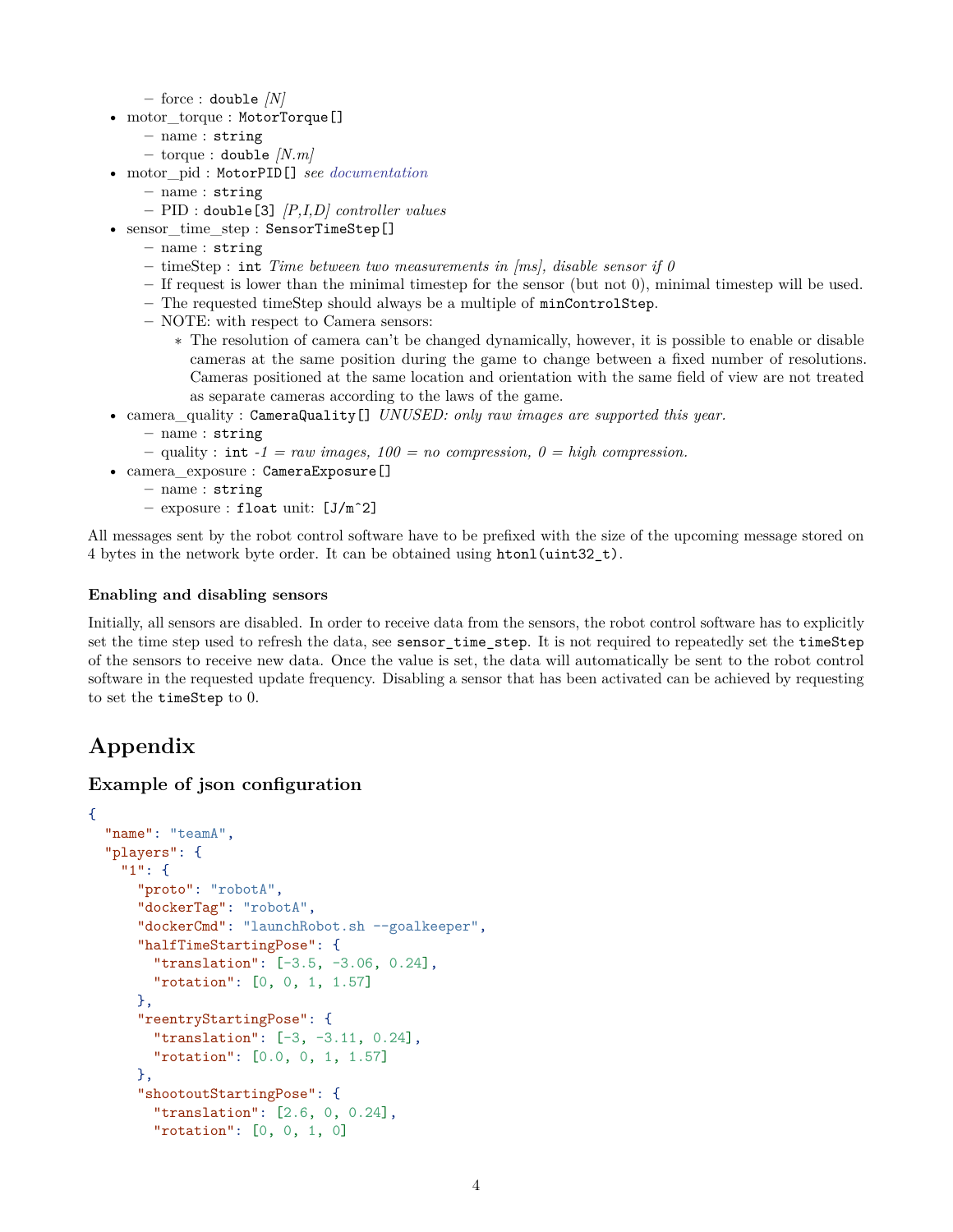```
}
  "goalKeeperStartingPose": {
    "translation": [-4.47, 0, 0.24],
    "rotation": [0, 0, 1, 0]
  }
},
"2": {
  "proto": "robotA",
  "dockerTag": "robotA",
  "dockerCmd": "launchRobot.sh --fieldPlayer",
  "halfTimeStartingPose": {
    "translation": [-3.5, 3.06, 0.24],
    "rotation": [0, 0, 1, -1.57]
  },
  "reentryStartingPose": {
    "translation": [-3, -3.11, 0.24],
    "rotation": [0.0, 0, 1, 1.57]
  },
  "shootoutStartingPose": {
    "translation": [2.6, 0, 0.24],
    "rotation": [0, 0, 1, 0]
  }
  "goalKeeperStartingPose": {
    "translation": [-4.47, 0, 0.24],
    "rotation": [0, 0, 1, 0]
 }
},
"3": {
  "proto": "robotB",
  "dockerTag": "robotB",
  "dockerCmd": "launchRobot.sh --fieldPlayer",
  "halfTimeStartingPose": {
    "translation": [-0.75, -3.06, 0.24],
    "rotation": [0, 0, 1, 1.57]
 },
  "reentryStartingPose": {
    "translation": [-3, -3.11, 0.24],
    "rotation": [0.0, 0, 1, 1.57]
 },
  "shootoutStartingPose": {
    "translation": [2.6, 0, 0.24],
    "rotation": [0, 0, 1, 0]
  }
  "goalKeeperStartingPose": {
    "translation": [-4.47, 0, 0.24],
    "rotation": [0, 0, 1, 0]
 }
},
"4": {
  "proto": "robotB",
  "dockerTag": "robotB",
  "dockerCmd": "launchRobot.sh --fieldPlayer",
  "halfTimeStartingPose": {
    "translation": [-0.75, 3.06, 0.24],
    "rotation": [0, 0, 1, -1.57]
  },
```